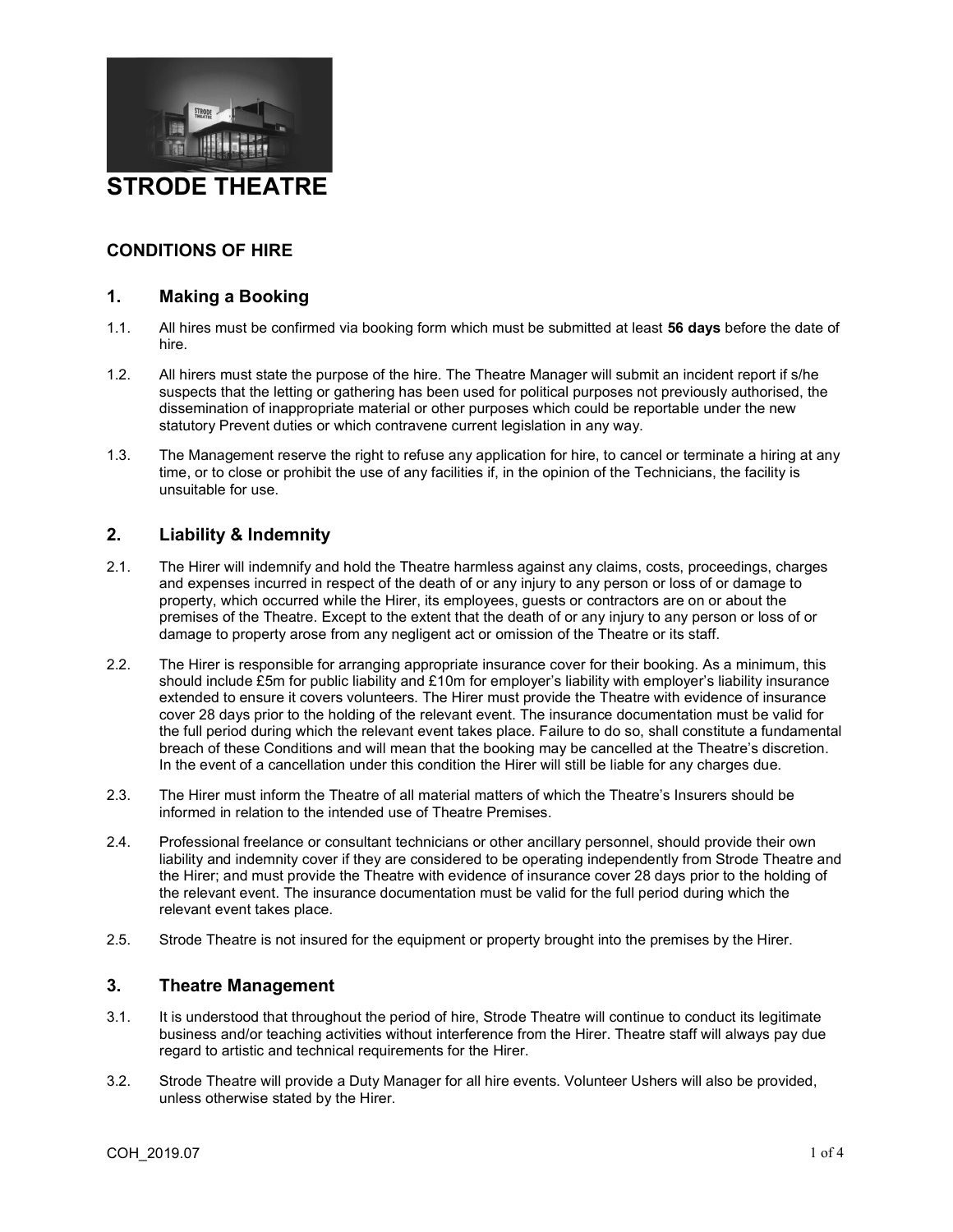### 4. Technical

- 4.1. The Hirer must arrange a production meeting with the Technical Manager no later than 42 days prior to the start of the hire.
- 4.2. Only persons with the authority and approval of the Technical Manager or the Theatre Manager can operate technical equipment at any time, and the names of these people should be made available, with their area of responsibility.
- 4.3. A Production Manager representing the Hirer, or a person nominated by him/her, must be present on-site throughout the hire in order to supervise successful and safe technical completion of the production.
- 4.4. A Duty Technician will be present for all dress/technical rehearsals and performances.
- 4.5. No tabs, borders or legs may be removed or re-arranged except under the supervision of the Technicians. Nothing may be pinned, stapled or otherwise be attached to the stage curtains, legs, tabs or stage flooring. No props or scenery should be painted on stage.
- 4.6. The Hirer will be responsible for making good or be charged for all damage to equipment or building arising from their use during the hiring, including drill-holes into the stage floor or damage or failure of any electrical equipment during the hire, at a minimum rate of £150.00.
- 4.7. The Hirer must remove all scenery, props and costumes at the end of the hire period. Any items left for more than **three days** without permission will be disposed of.
- 4.8. Any delivery of goods to Strode Theatre must be made by prior arrangement with the Theatre Manager or Technical Manager. This includes deliveries to the scene dock.
- 4.9. All hires must adhere to the times stipulated in the booking form. Any time over a **fifteen-minute** grace period will be charged in **four-hour session** increments.
- 4.10. Flying scenery or working at height, must meet necessary requirements, including provision of at least two personnel with appropriate physical fitness and necessary training.
- 4.11. The backstage areas are provided to the hirer in a clean condition from the first day of booking. It is the responsibility of the hirer to maintain a good standard of cleanliness during the hire period and the backstage areas in good state of order and cleanliness. Cleaning services over and above any reasonable amount will be recharged to the hirer.

## 5. Health & Safety

- 5.1. Users of Strode Theatre must at all times adhere to the Technical Standards for Places of Entertainment (published by Association of British Theatre Technicians) and the Strode College Health & Safety Policy and must heed the advice of the Theatre staff on these matters.
- 5.2. Hirers must provide a Risk Assessment for each production. The Theatre Manager or Technical Manager can provide templates for the Hirer's use.
- 5.3. Hirers must provide the name of the Stage Manager on the booking form. The stage manager is the person responsible for the backstage area and will be required to attend an induction meeting with the Duty Technician and the company's crew. The Stage Manager will be asked to sign that they have read these conditions and accept responsibility for the activities which take place and the conduct of their crew in the back-stage areas on behalf of the Hirer. The Stage Manager will oversee the backstage evacuation if necessary, with support from the Theatre's duty technician.
- 5.4. All members of cast and crew must sign in at the stage door (or other signing in point) for each performance and dress rehearsal. The number of performers on stage and backstage (combined) at any time must not exceed 120, to allow for safe backstage evacuation.
- 5.5. All users of Strode Theatre are responsible for their own First Aid cover in backstage areas. First Aid kits can be found in the office, rehearsal room and props room. St John Ambulance personnel can be called on when available, but their attendance cannot be guaranteed.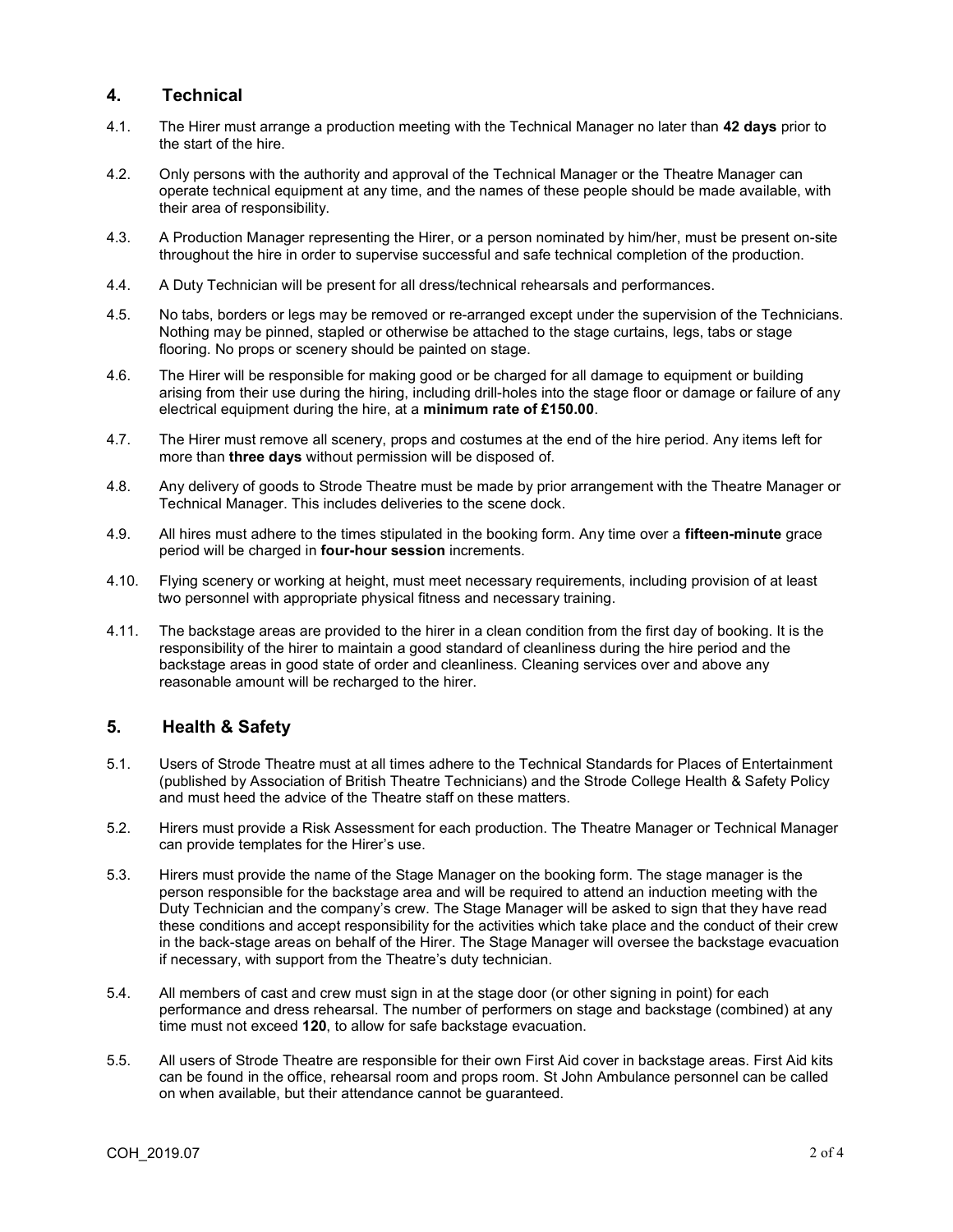- 5.6. All hirers must report accidents or incidents to the Duty Technician or Duty Manager, who will complete accident or incident report forms as appropriate.
- 5.7. Hard hats and toe-caps must be worn during any work on stage while stage sets or flying sets are in motion or under construction. Strode Theatre can provide some hard hats, but it is the responsibility of the hirer to ensure that correct provision is made and all personnel on stage are complaint with these regulations.
- 5.8. Alcohol, glasses and china must not be taken from the bar area.
- 5.9. We ask that all users refrain from alcohol consumption before and during a show or event.
- 5.10. No smoking, including vapour and e-cigarettes is permitted backstage, onstage or anywhere in the building any time, unless this is a legitimate part of a performance in which case a smoking policy and other documentation must be completed and agreed with the Theatre Manager at 28 days in advance of the production week, for clearance with Mendip District Council.
- 5.11. If it is intended that explosives, inflammable liquids, highly flammable articles, real flame or imitation firearms shall be used in a rehearsal or performance then separate permission must be obtained from Mendip District Council/Fire Safety Officer/Police. The Hirer is required to give the Management 42 days' notice, in writing, of the intention of using such material to enable permission to be obtained (if applicable). Homemade pyrotechnics may not be used. All pyrotechnics should be used in accordance with ABTT code of practice by responsible, approved personnel.
- 5.12. The use of live animals on stage is only permitted with approval of the Theatre Manager.
- 5.13. All scenery, props and costumes must be fire-proofed.
- 5.14. Nothing should be positioned either on stage, backstage or as part of a stage extension so as to impede access to fire exits or fire fighting equipment.
- 5.15. Nothing must be positioned on stage without the permission of the technicians so as to impede the closing of the house tabs or the lowering of the safety curtain.

#### 6. PRS

- 6.1. A copy of the programme of music performed must be lodged with the Theatre Manager in accordance with the regulations of the Performing Rights Society (not applicable if a show is performed under Grand Rights).
- 6.2. The appropriate PRS % will be charged to the hirer, except where Grand Rights have been paid or the music is out of copyright.

#### 7. Child Protection

- 7.1. It is the responsibility of the hirer to ensure that all adults supervising children and/or vulnerable adults in any capacity at Strode Theatre have the appropriate check from the Disclosure & Barring Service (DBS), formerly CRB. Further information on DBS is available on the website www.direct.gov.uk.
- 7.2. Hirers should have their own Safeguarding policy and procedures in place and follow them in an appropriate way. A copy of this policy must be provided along with the booking form. Strode College's Safeguarding policy can be found at www.strode-college.ac.uk/links\_documents/20

## 8. Box office & Ticket Pricing

8.1. Hiring companies agree to a contribution on each ticket price towards the Theatre's Support Fund. Each ticket of £10 and over will include a 'contribution' of £1 and each ticket under £10 will include a 'contribution' of 50p. These monies will be deducted from the box office takings before payment is made to the hiring company.